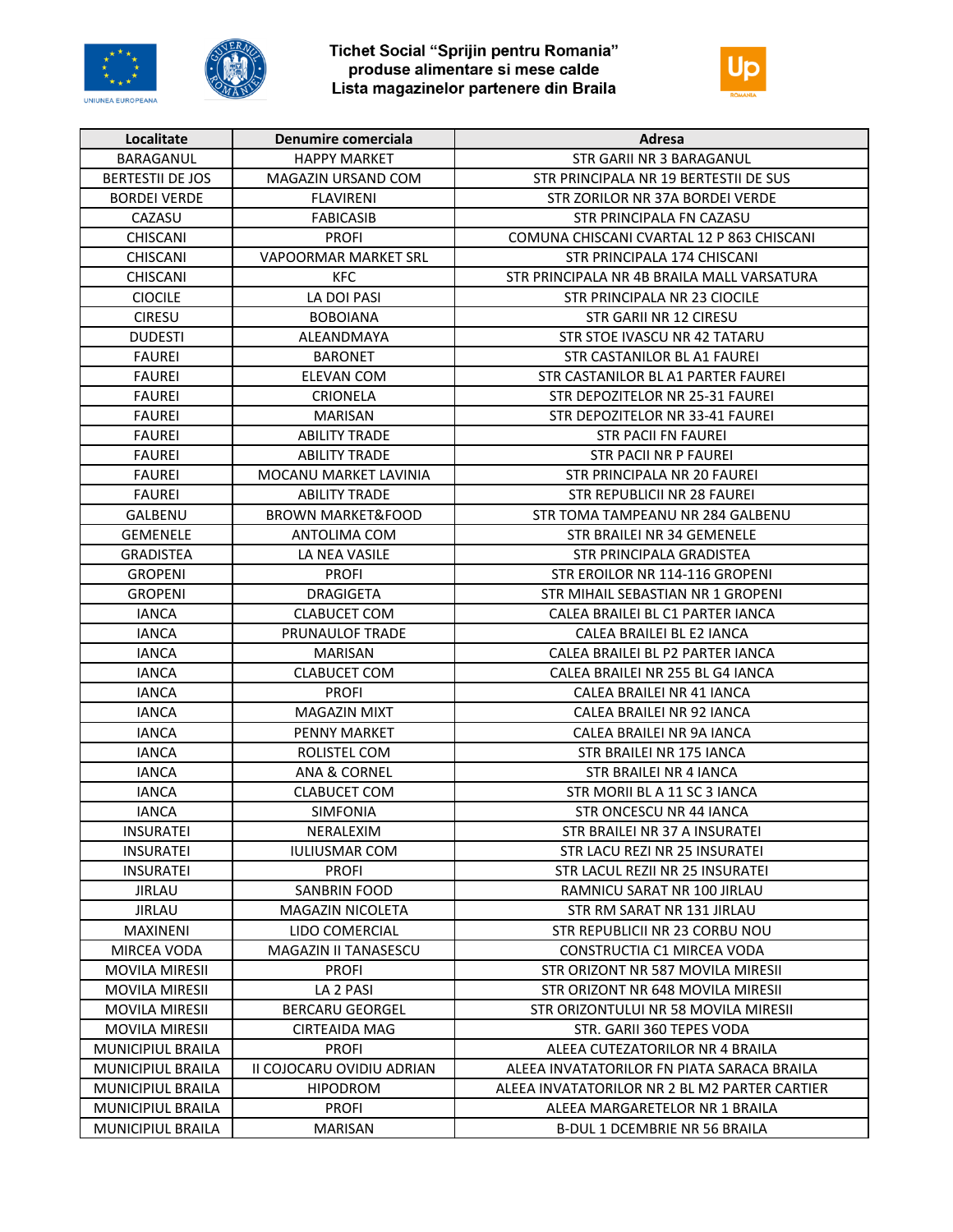



Tichet Social "Sprijin pentru Romania"<br>produse alimentare si mese calde Lista magazinelor partenere din Braila



| Localitate               | Denumire comerciala       | Adresa                                                  |
|--------------------------|---------------------------|---------------------------------------------------------|
| MUNICIPIUL BRAILA        | SALTEMPO                  | B-DUL DOROBANTILOR NR 413 IN INCINTA KAUFLAND BRAILA    |
| MUNICIPIUL BRAILA        | <b>PROFI</b>              | B-DUL DOROBANTILOR NR 50 BRAILA                         |
| MUNICIPIUL BRAILA        | <b>PROFI</b>              | <b>B-DUL DOROBANTILOR NR 78 BL C1 BRAILA</b>            |
| MUNICIPIUL BRAILA        | <b>SUPERMARKET ZANFIR</b> | <b>B-DUL DOROBANTILOR NR 78 BRAILA</b>                  |
| MUNICIPIUL BRAILA        | HOTEL EDY'S ROYAL         | B-DUL INDEPENDENTEI NR 97 BRAILA                        |
| MUNICIPIUL BRAILA        | <b>CRUCIANI IMPEX</b>     | CALEA CALARASI NR 65 BLOC C PARTER BRAILA               |
| <b>MUNICIPIUL BRAILA</b> | <b>ANA &amp; CORNEL</b>   | CALEA CALARASILOR NR 228 BRAILA                         |
| MUNICIPIUL BRAILA        | <b>MARISAN</b>            | CALEA CALARASILOR NR 250 BL 01 BRAILA                   |
| MUNICIPIUL BRAILA        | <b>COMNILIS PROD</b>      | CALEA CALARASILOR NR 250 BL 1 BRAILA                    |
| MUNICIPIUL BRAILA        | <b>PROFI</b>              | CALEA CALARASILOR NR 305 BRAILA                         |
| MUNICIPIUL BRAILA        | <b>ABILITY TRADE</b>      | CALEA CALARASILOR NR 315 BRAILA                         |
| MUNICIPIUL BRAILA        | <b>PROFI</b>              | CALEA CALARASILOR NR 58A BRAILA                         |
| MUNICIPIUL BRAILA        | SALTEMPO                  | CALEA CALARASILOR NR 63 BL B PARTER BRAILA              |
| MUNICIPIUL BRAILA        | <b>PROFI</b>              | CALEA CALARASILOR NR 66 BL 14 PARTER BRAILA             |
| MUNICIPIUL BRAILA        | <b>PROFI</b>              | CALEA DOROBANTILOR NR 621 BRAILA                        |
| MUNICIPIUL BRAILA        | <b>DANIOFAN</b>           | CALEA GALATI BL 13 ET P BRAILA                          |
| <b>MUNICIPIUL BRAILA</b> | SALTEMPO                  | CALEA GALATI BL 3 PARTER BRAILA                         |
| <b>MUNICIPIUL BRAILA</b> | <b>PROFI</b>              | CALEA GALATI BL 3-5 BRAILA                              |
| <b>MUNICIPIUL BRAILA</b> | <b>COMNILIS PROD</b>      | CALEA GALATI BL F BRAILA                                |
| MUNICIPIUL BRAILA        | <b>ADIRAL</b>             | CALEA GALATI NR 14 PARTER BRAILA                        |
| MUNICIPIUL BRAILA        | <b>MARISAN</b>            | CALEA GALATI NR 333 BL 13 BRAILA                        |
| MUNICIPIUL BRAILA        | RESTEDYAN                 | CALEA GALATI NR 335 BL 15 PARTER BRAILA                 |
| MUNICIPIUL BRAILA        | <b>PROFI</b>              | CALEA GALATI NR 335 BL 15 PARTER CARTIER VIDIN BRAILA   |
| MUNICIPIUL BRAILA        | <b>MARISAN</b>            | CALEA GALATI NR 57 BL C SC 1 AP 3 BRAILA                |
| MUNICIPIUL BRAILA        | DONA 267 BRAILA 4         | CALEA GALATI NR 80 BRAILA                               |
| MUNICIPIUL BRAILA        | <b>GRATIA IMPEX</b>       | PIATA MICROHALA BRAILA                                  |
| MUNICIPIUL BRAILA        | MARISAN                   | PIATA MICROHALA BRAILA                                  |
| MUNICIPIUL BRAILA        | <b>GRATIA IMPEX</b>       | PIATA VIDIN BRAILA                                      |
| MUNICIPIUL BRAILA        | <b>KARMADUO</b>           | SOS BUZAULUI BL A2BIS BRAILA                            |
| MUNICIPIUL BRAILA        | <b>KARMADUO</b>           | SOS BUZAULUI BL B31 BRAILA                              |
| MUNICIPIUL BRAILA        | <b>PENNY MARKET</b>       | SOS BUZAULUI NR 56-60 BRAILA                            |
| <b>MUNICIPIUL BRAILA</b> | <b>ABILITY TRADE</b>      | SOS RAMNICU SARAT FN BRAILA                             |
| MUNICIPIUL BRAILA        | <b>ABILITY TRADE</b>      | SOS RAMNICU SARAT NR 88 BRAILA                          |
| <b>MUNICIPIUL BRAILA</b> | <b>DANIOFAN</b>           | SOSEAUA RAMNICU SARAT NR 74 BRAILA                      |
| MUNICIPIUL BRAILA        | <b>ABILITY TRADE</b>      | STR 1 DECEMBRIE 1918 NR 118 BRAILA                      |
| MUNICIPIUL BRAILA        | <b>ANA &amp; CORNEL</b>   | STR 1 DECEMBRIE 1918 NR 27-27A BRAILA                   |
| MUNICIPIUL BRAILA        | II COJOCARU OVIDIU ADRIAN | STR 1 DECEMBRIE 1918 NR 52A PIATA CENTRALA LOT 3 NR INV |
|                          |                           | BL C11/1194/S51 BRAILA                                  |
| <b>MUNICIPIUL BRAILA</b> | LUMAEL EXIT               | STR 1 DECEMBRIE 1918 NR 52A PIATA HALELOR BRAILA        |
| <b>MUNICIPIUL BRAILA</b> | SALTEMPO                  | STR 1 DECEMBRIE 1918 NR 54 BL C2 SC 3 PARTER BRAILA     |
| MUNICIPIUL BRAILA        | MUSLITOPA                 | STR 1 DECEMBRIE 1918 PIATA HALELOR BRAILA               |
| MUNICIPIUL BRAILA        | <b>MARISAN</b>            | STR BRAILEI NR 31 CLADIREA C2 BRAILA                    |
| MUNICIPIUL BRAILA        | VANIL COM                 | STR CALARASILOR BL A1 BRAILA                            |
| MUNICIPIUL BRAILA        | DONA 247 BRAILA 2         | STR CALEA CALARASILOR NR 125 BRAILA                     |
| MUNICIPIUL BRAILA        | <b>DERGONFRIG</b>         | STR CALEA CALARASILOR NR 297 BRAILA                     |
| MUNICIPIUL BRAILA        | DONA 381 BRAILA 6         | STR CALEA CALARASILOR NR 58B SP COMERCIAL C1 BRAILA     |
| MUNICIPIUL BRAILA        | DONA 344 BRAILA 5         | STR CALEA GALATI NR 331 BL 5 BRAILA                     |
| MUNICIPIUL BRAILA        | <b>TOPORAS</b>            | STR CALEA GALATI NR 51 BRAILA                           |
| MUNICIPIUL BRAILA        | <b>DANIOFAN</b>           | STR CEZAR PETRESCU NR 2 BL B5 BRAILA                    |
| MUNICIPIUL BRAILA        | <b>PROFI</b>              | STR CEZAR PETRESCU NR 4 BL B1 BRAILA                    |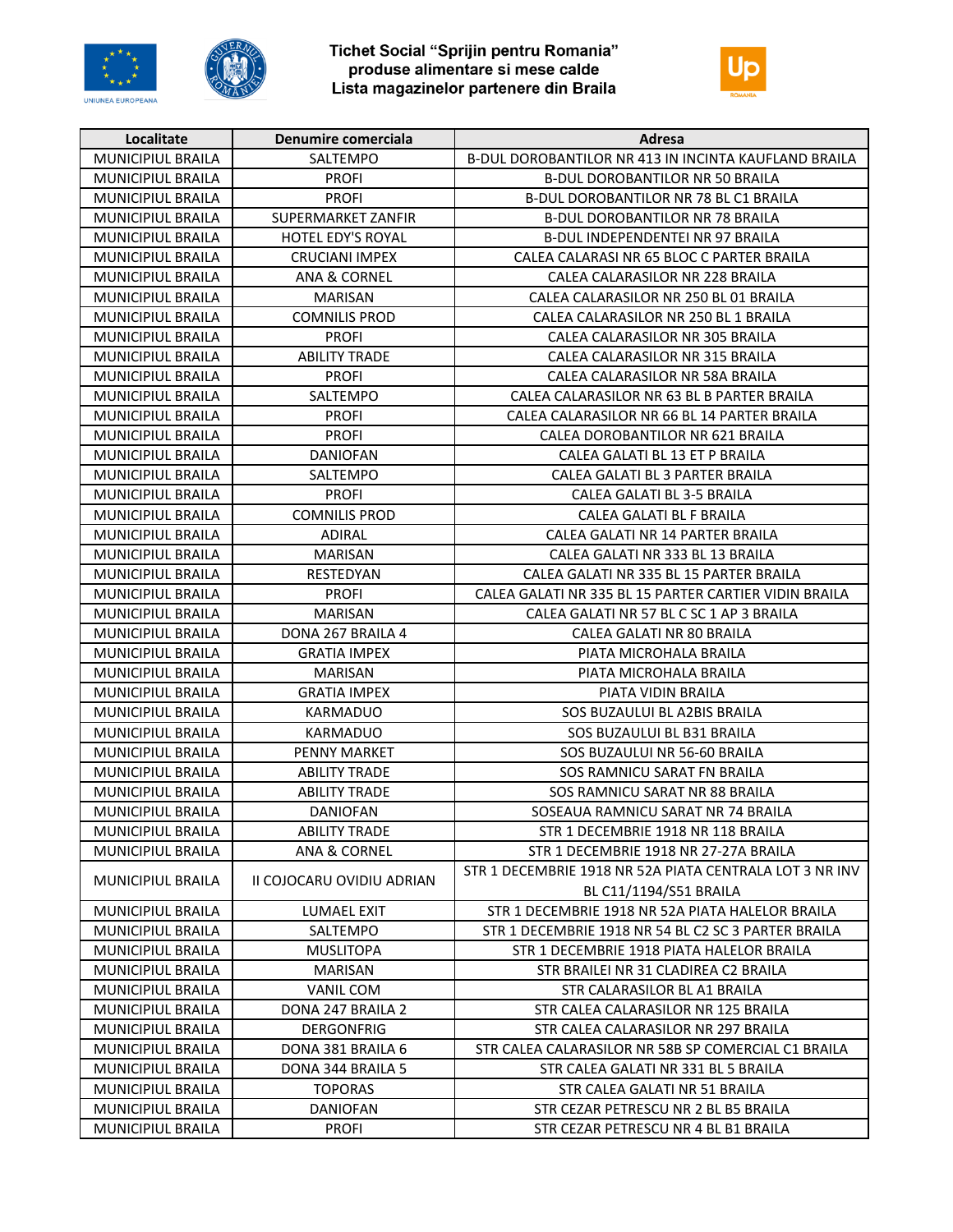



Tichet Social "Sprijin pentru Romania"<br>produse alimentare si mese calde<br>Lista magazinelor partenere din Braila



| Localitate               | Denumire comerciala             | Adresa                                               |
|--------------------------|---------------------------------|------------------------------------------------------|
| MUNICIPIUL BRAILA        | <b>PROFI</b>                    | STR COMUNA DIN PARIS NR 95A BRAILA                   |
| MUNICIPIUL BRAILA        | DINA 426 BRAILA 1               | STR DOROBANTI NR 311 AP SPATIU COMERCIAL 1 BRAILA    |
| MUNICIPIUL BRAILA        | <b>PENNY MARKET</b>             | STR FABRICILOR NR 10 BRAILA                          |
| MUNICIPIUL BRAILA        | <b>DM DROGERIE</b>              | STR GEN AVRAMESCU NR 10 BRAILA                       |
| MUNICIPIUL BRAILA        | <b>PROFI</b>                    | STR GEN EREMIA GRIGORESCU NR 25 BL 1 BRAILA          |
| MUNICIPIUL BRAILA        | <b>ANA &amp; CORNEL</b>         | STR GHIOCEILOR NR 4 BIS BRAILA                       |
| MUNICIPIUL BRAILA        | <b>CRUCIANI IMPEX</b>           | STR GHIOCEILOR, PIATA CONCORDIA C7/1157 BRAILA       |
| MUNICIPIUL BRAILA        | <b>GRATIA IMPEX</b>             | STR GRATIEI NR 61 PIATA SARACA BRAILA                |
| <b>MUNICIPIUL BRAILA</b> | <b>MONEDI COM</b>               | STR GRIVITEI FN PIATA CONCORDIA BRAILA               |
| MUNICIPIUL BRAILA        | <b>PROFI</b>                    | STR INDEPENDENTEI NR 280 BRAILA                      |
| MUNICIPIUL BRAILA        | ALMACRYS MAGAZIN ALIMENTAR      | STR INDUSTRIEI COLT CU STR CUCULUI BRAILA            |
| MUNICIPIUL BRAILA        | LOSIVA COM PROD                 | STR ION SLAVICI NR 53 BRAILA                         |
| MUNICIPIUL BRAILA        | <b>GOURMAND 3</b>               | STR MECANIZATORILOR NR2 BRAILA                       |
| MUNICIPIUL BRAILA        | <b>FILSAM</b>                   | STR MICOV NR 7 BRAILA                                |
| MUNICIPIUL BRAILA        | <b>FILSAM</b>                   | STR MICRO HALA HIPODROM BRAILA                       |
| <b>MUNICIPIUL BRAILA</b> | <b>CRUCIANI IMPEX</b>           | STR MIHAI BRAVU NR 249 CONSTRUCTIA C2 BRAILA         |
| MUNICIPIUL BRAILA        | <b>REIVIS COMPREST</b>          | STR MIHAI EMINESCU NR 182 BRAILA                     |
| MUNICIPIUL BRAILA        | <b>CRUCIANI IMPEX</b>           | STR MIHAI EMINESCU NR 59 BRAILA                      |
| MUNICIPIUL BRAILA        | <b>DM DROGERIE</b>              | STR MIHAI EMINESCU NR 90 BRAILA                      |
| <b>MUNICIPIUL BRAILA</b> | SALTEMPO                        | STR MIHAI EMINESCU NR 90 CENTRUL COM WINMARKT BRAILA |
| MUNICIPIUL BRAILA        | VILA EDY'S ROYAL                | STR MIHAI EMINESCU NR 9-13 BRAILA                    |
| MUNICIPIUL BRAILA        | <b>PENNY MARKET</b>             | STR MILCOV NR 7 BRAILA                               |
| MUNICIPIUL BRAILA        | <b>MUSLITOPA</b>                | STR MILCOV NR 8 BL L1 AP 8 PARTER BRAILA             |
| MUNICIPIUL BRAILA        | <b>VIZIRU</b>                   | STR MILCOV, NR 2, PARTER, BLOC C1 BRAILA             |
| MUNICIPIUL BRAILA        | <b>IULOPRI</b>                  | STR NICOPOLE NR190 BRAILA                            |
| MUNICIPIUL BRAILA        | <b>DANIOFAN</b>                 | STR OCTAV DOICESCU BL B5 BRAILA                      |
| MUNICIPIUL BRAILA        | LIDO COMERCIAL                  | STR OCTAV DOICESCU NR 17 B BRAILA                    |
| MUNICIPIUL BRAILA        | <b>COSTYGENY COM</b>            | STR OCTAV DOICESCU NR 3 BL B8 ET 9 AP 3 BRAILA       |
| MUNICIPIUL BRAILA        | <b>TOPORAS</b>                  | STR PIATA TRAIAN NR 5 BRAILA                         |
| MUNICIPIUL BRAILA        | <b>TOPORAS</b>                  | STR PIETATI COMPLEX MICRO HIPOD BRAILA               |
| MUNICIPIUL BRAILA        | <b>ALINCAN PROD</b>             | STR PRINCIPALA FN BRAILA                             |
| MUNICIPIUL BRAILA        | LA 2 PASI                       | STR PRINCIPALA FN BRAILA                             |
| MUNICIPIUL BRAILA        | <b>PROFI</b>                    | STR RADU NEGRU NR 13 BRAILA                          |
| MUNICIPIUL BRAILA        | <b>ALTUNIMI</b>                 | STR RADU NEGRU NR 5 BRAILA                           |
| MUNICIPIUL BRAILA        | <b>SELGROS CASH &amp; CARRY</b> | STR RAMNICU SARAT NR 92B BRAILA                      |
| MUNICIPIUL BRAILA        | <b>PROFI</b>                    | STR SCOLILOR NR 37 BL PP BRAILA                      |
| MUNICIPIUL BRAILA        | SUPERMARKET ZANFIR              | STR SCOLILOR NR 95 BRAILA                            |
| MUNICIPIUL BRAILA        | <b>PROFI</b>                    | STR SCOLILOR NR 95 COMPLEX MICROHALA BRAILA          |
| MUNICIPIUL BRAILA        | DONA 252 BRAILA 3               | STR SCOLILOR NR 96 BL AB1 SC 4 BRAILA                |
| <b>MUNICIPIUL BRAILA</b> | <b>ANA &amp; CORNEL</b>         | STR SCOLILOR NR 96 BRAILA                            |
| MUNICIPIUL BRAILA        | MARISAN                         | STR SCOLILOR NR 96 BRAILA                            |
| MUNICIPIUL BRAILA        | <b>DANIOFAN</b>                 | STR SEBES BL A2 BIS PARTER BRAILA                    |
| <b>MUNICIPIUL BRAILA</b> | <b>DANIOFAN</b>                 | STR SEBES BL BN8 PARTER BRAILA                       |
| <b>MUNICIPIUL BRAILA</b> | RESTEDYAN                       | STR SEBES NR 1 BL K PARTER BRAILA                    |
| MUNICIPIUL BRAILA        | <b>PROFI</b>                    | STR SEBESULUI NR 1 BL K AP 1 BRAILA                  |
| MUNICIPIUL BRAILA        | <b>ROPADANAS</b>                | STR THEODOR AMAN FN BRAILA                           |
| MUNICIPIUL BRAILA        | II COJOCARU OVIDIU ADRIAN       | STR THEODOR AMAN FN PIATA MICROHALA BRAILA           |
| MUNICIPIUL BRAILA        | <b>DANIOFAN</b>                 | STR VALEA CALUGAREASCA BRAILA                        |
| MUNICIPIUL BRAILA        | <b>PROFI</b>                    | STR VALEA CALUGAREASCA NR 1 BL D5 BRAILA             |
| MUNICIPIUL BRAILA        | PENNY MARKET                    | ZONA MICROHALA HIPODROM BRAILA                       |